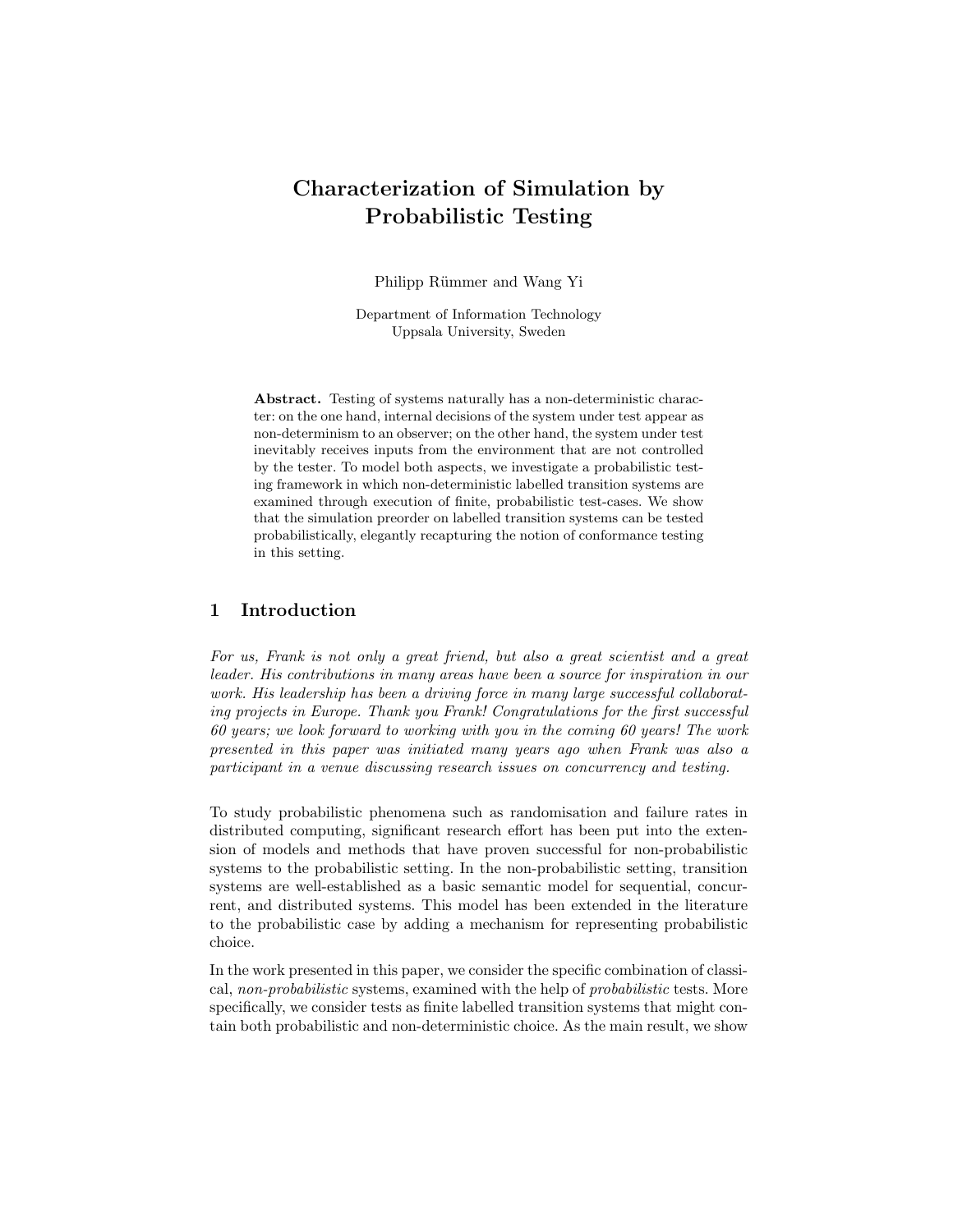that the (non-probabilistic) simulation preorder can be tested by comparing the likelihood that probabilistic tests succeed. Probability, in this setting, is mainly used as a vehicle to examine the branching structure of processes, since probabilistic choice has the effect of copying and duplicating intermediate states of processes, in such a way that each copy can be examined separately. This concept has been exploited in a number of previous research results, including [1, 2].

We outline how this theoretic result can practically be exploited in the context of conformance testing, where the relationship of a concrete implementation with an abstract behavioural specification is checked.

## 1.1 Related Work

Characterization of Bisimulation by Probabilistic Testing Abramsky presented the first work in the 80s [1] to characterize bisimulation relations using probabilistic testing, which is the original motivation of this work. The essential idea of Abramsky is to utilize the "copying capability" in probability testing to characterize equivalence relations. In this work, we show that the copying feature can also be used to characterize simulation relation, which is a preorder. A relevant work along this line is [2], where we have shown that testing preorders can be characterized by simulation relations over probabilistic systems. The difference is that here we have probabilistic tests and the systems under test exhibit only non-deterministic behavior.

Statistical Model Checking An area related to probabilistic testing is statistical model checking, which has been proposed as an alternative to exhaustive model checking for analyzing stochastic (e.g., timed or hybrid) systems  $[6, 3]$ . In statistical model checking, the behavior of a system is simulated, thus obtaining a sample of possible system executions; afterwards, hypothesis testing is used to check whether the sample represents sufficient statistical evidence that some specification is satisfied or violated. In contrast to exhaustive methods, statistical model checking does not provide guarantees, but makes it possible to bound the likelihood of wrong answers. At the same time, runtime and memory consumption of statistical model checking can be drastically smaller than that of exhaustive techniques.

The results presented in this paper differ from statistical model checking methods in two important points: in our setting, it is the tests that are assumed to be probabilistic, whereas systems under test only exhibit non-deterministic behavior (in Sect. 3 and later); the situation in statistical model checking is the opposite. Second, we consider how testing is used to derive simulation relation between two systems, rather than checking that a system conforms to some independently defined property.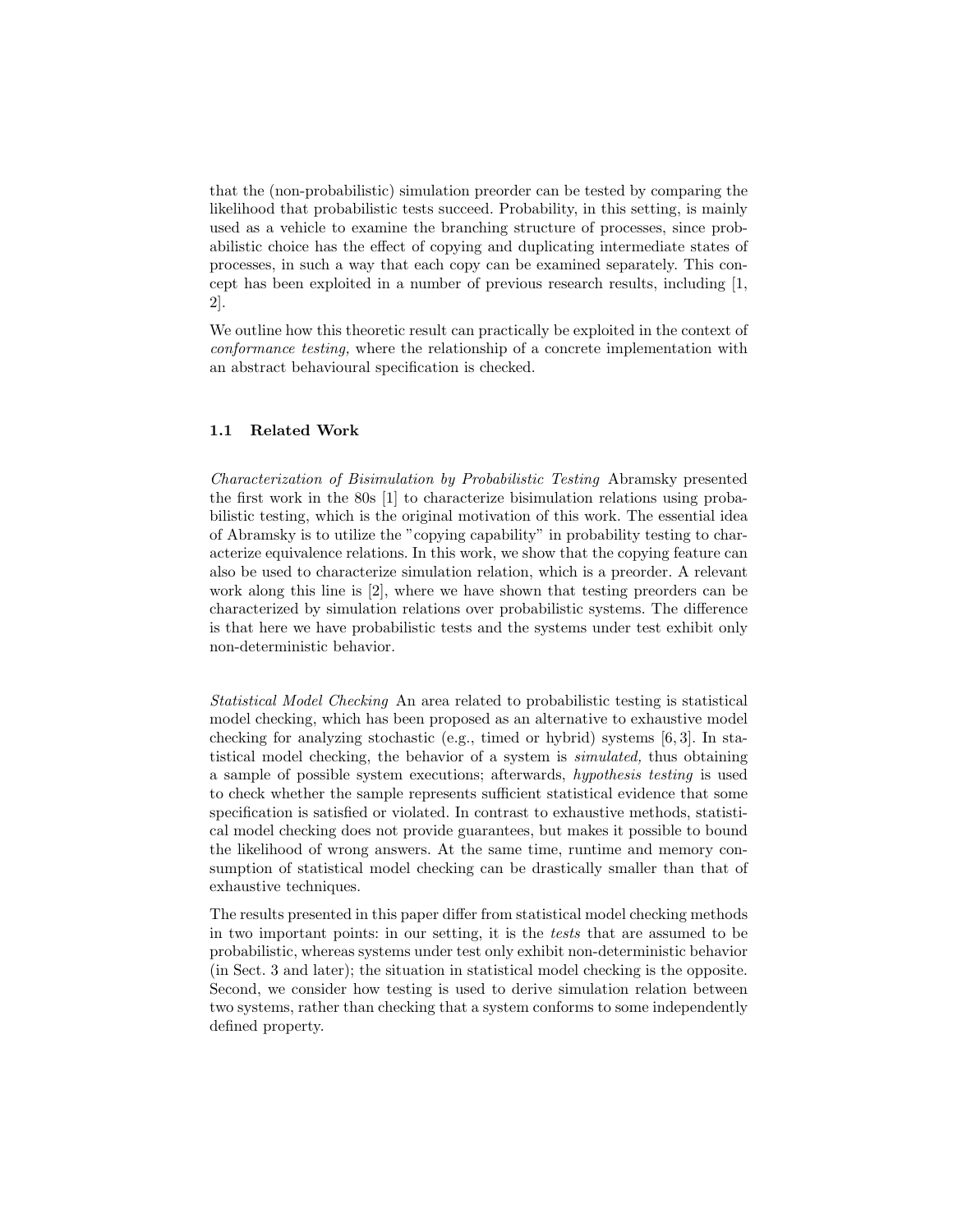# 2 Preliminaries

We consider a model of probabilistic transition systems, containing probabilistic and non-deterministic choices as independent concepts. Processes, in most parts of the paper, are transition systems only containing non-deterministic choices, i.e., there is no probabilistic behaviour. In contrast, tests are defined as transition systems that can contain both non-deterministic and probabilistic behaviour, more precisely as finite trees in which certain states are "accepting." As we will see, in this setting it is possible to give an exceptionally simple and elegant characterisation of simulation in terms of tests.

Most of the definitions follow the lines of [2].

## 2.1 Basic Concepts

A weighting on a set S is a function  $\sigma : S \to \mathcal{R}_{\geq 0}$  from S to nonnegative real numbers. For a set S, we use  $\sigma(S)$  to denote  $\sum_{s\in S}\sigma(s)$ . A probability distribution on a finite set S is a weighting  $\sigma$  on S such that  $\sigma(S) = 1$ . A sub-distribution on a finite set S is a weighting  $\sigma$  on S such that  $\sigma(S) \leq 1$ . We use  $s \in \sigma$  to denote that  $\sigma(s) > 0$ . The support  $Supp(\sigma)$  of a weighting  $\sigma$  is the set of elements s with  $s \in \sigma$ . A distribution whose support is a singleton set is called a *deterministic distribution.* Let  $Weight(S)$  and  $Dist(S)$  denote the sets of weightings and probability distributions on S, respectively. We will sometimes identify a single state s with the deterministic distribution that assigns probability 1 to s.

If  $\sigma$  is a weighting on S and  $\rho$  is a weighting on R, then  $\sigma \times \rho$  is a weighting on  $S \times R$ , defined by  $(\sigma \times \rho)(\langle s, r \rangle) = \sigma(s) * \rho(r)$ . If  $\sigma$  is a weighting on S and  $h: S \to R$  is a function from S to R, then  $h(\sigma)$  is a weighting on R, defined by  $h(\sigma)(r) = \sum_{h(s)=r} \sigma(s)$ . If  $\sigma$  and  $\rho$  are weightings on S, then  $\sigma \leq \rho$  denotes that  $\sigma(s) \leq \rho(s)$  for all  $s \in S$ .

#### 2.2 Probabilistic Transition Systems

We assume a finite set  $\mathcal{A}ct$  of atomic actions, ranged over by a and b.

**Definition 1.** A (probabilistic) transition system is a pair  $\langle S, \longrightarrow \rangle$ , where

 $- S$  is a non-empty finite set of states, and

 $- \longrightarrow \subseteq S \times \mathcal{A}ct \times Dist(S)$  is a finite transition relation.

We use  $s \stackrel{a}{\longrightarrow} \sigma$  to denote that  $\langle s, a, \sigma \rangle \in \longrightarrow$ .

A (probabilistic) process is a tuple  $\langle\langle S, \longrightarrow \rangle, \sigma_0\rangle$ , where  $\langle S, \longrightarrow \rangle$  is a probabilistic transition system, and  $\sigma_0 \in Dist(S)$  is an initial probability distribution on S.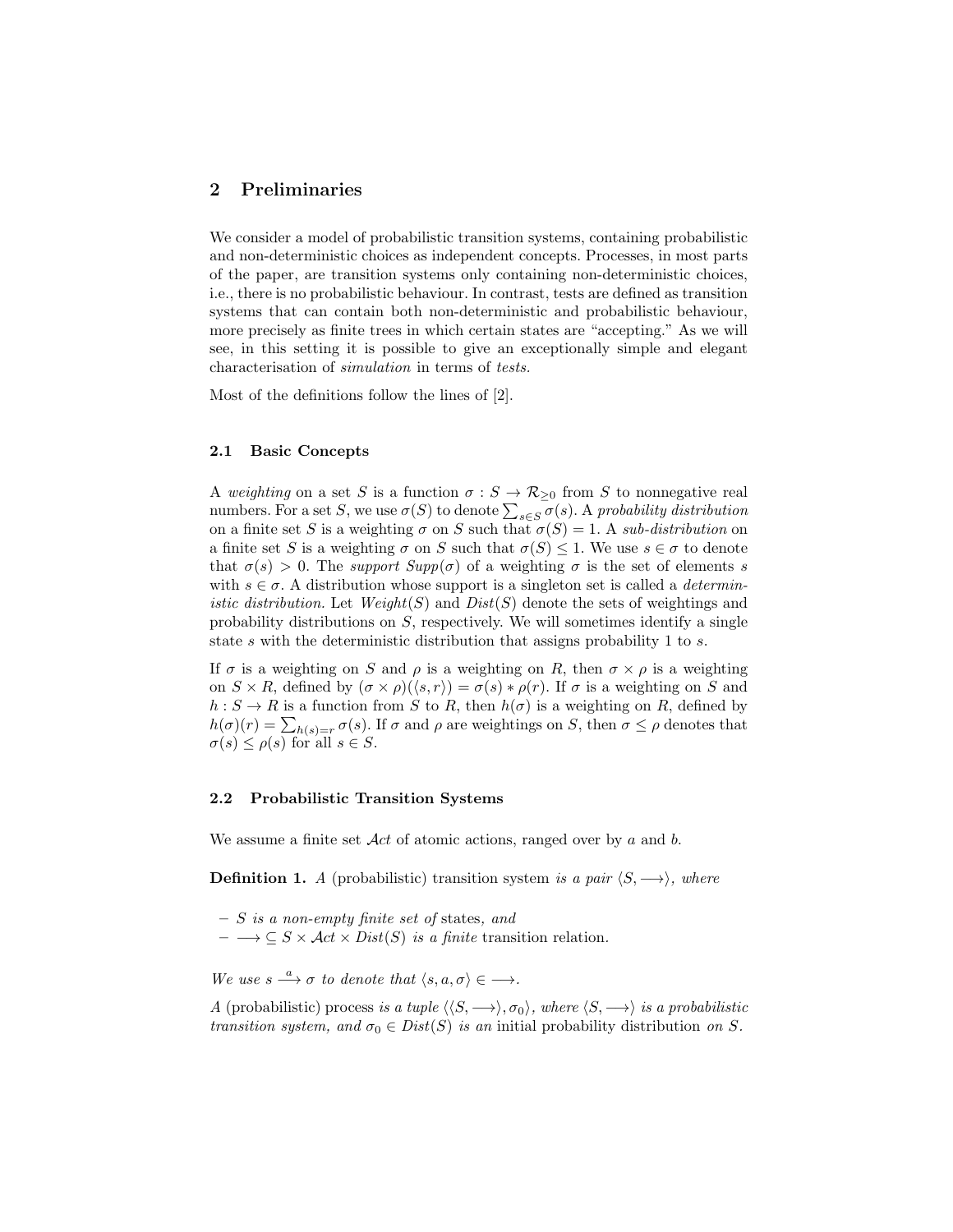We write  $s \stackrel{a}{\longrightarrow}$  to denote that there is a  $\sigma$  such that  $s \stackrel{a}{\longrightarrow} \sigma$ , and say that a state s is terminal (written  $s \rightarrow$ ) if there is no a and  $\sigma$  such that  $s \stackrel{\check{a}}{\rightarrow} \sigma$ . By slight abuse of notation, we write  $s \stackrel{a}{\longrightarrow} s'$  if  $s \stackrel{a}{\longrightarrow} \sigma$  such that  $s' \in \sigma$ . A finite tree is a process  $\langle \langle S, \longrightarrow \rangle, \sigma_0 \rangle$  such that every state  $s' \in S$  can be reached by exactly one path  $s_0 \xrightarrow{a_1} s_1 \xrightarrow{a_2} \cdots \xrightarrow{a_n} s_n = s'$  with  $s_0 \in \sigma_0$ .

Each state of a probabilistic transition system has a potential for future dynamic behavior. When an action is performed, the system makes a probabilistic "choice" of next state. Thus, at each point in time, a snapshot of the system state will be a distribution over possible states.

## 2.3 Probabilistic Testing

To study testing, we define a synchronous parallel composition operator for probabilistic transition systems, in which two processes  $P$  and  $Q$  execute in parallel while synchronizing on all actions in Act.

**Definition 2.** Let  $\langle S, \longrightarrow \rangle$  and  $\langle R, \longrightarrow \rangle$  be two transition systems. Their composition, denoted by the expression  $\langle S, \longrightarrow \rangle || \langle R, \longrightarrow \rangle$ , is the transition system  $\langle U, \longrightarrow \rangle$  where

 $-U = S \times R$ . A pair  $(s, r) \in U$  is denoted s||r.  $- \longrightarrow \subseteq U \times \mathcal{A}ct \times Dist(U)$  is defined by

 $s\Vert r \stackrel{a}{\longrightarrow} \sigma \times \rho$  iff  $s \stackrel{a}{\longrightarrow} \sigma$  and  $r \stackrel{a}{\longrightarrow} \rho$ 

The composition of two processes  $\mathcal{P} = \langle \langle S, \longrightarrow \rangle, \sigma_0 \rangle$  and  $\mathcal{Q} = \langle \langle R, \longrightarrow \rangle, \rho_0 \rangle$ , denoted  $\mathcal{P} \| Q$ , is the process  $\langle \langle S, \longrightarrow \rangle | \langle R, \longrightarrow \rangle, \sigma_0 \times \rho_0 \rangle$ .

Following Wang and Larsen [5], we define tests as finite trees with a certain subset of the terminal states being "accepting states."

**Definition 3.** A (probabilistic) test is a tuple  $\langle \langle T, \longrightarrow \rangle, \tau_0 \rangle, F \rangle$  in which the process  $\langle T, \longrightarrow \rangle$ ,  $\tau_0$  is a finite tree, and  $F \subseteq T$  is a set of success states, each of which is terminal.

A test  $\mathcal T$  is applied to a process  $\mathcal P$  by putting the process  $\mathcal P$  in parallel with the test  $\mathcal T$  and measuring the likelihood of reaching a success state.

We define a testing system as the parallel composition of a process and a test.

**Definition 4.** Let  $\mathcal{P} = \langle \langle S, \longrightarrow \rangle, \sigma_0 \rangle$  be a process and  $\mathcal{T} = \langle \langle \langle T, \longrightarrow \rangle, \tau_0 \rangle, F \rangle$ be a test. The composition of  $P$  and  $T$ , denoted  $P||T$ , is called a testing system, defined as the process  $\langle\langle S, \longrightarrow \rangle, \sigma_0 \rangle$   $\langle\langle T, \longrightarrow \rangle, \tau_0 \rangle$  with success states  $S \times F$ .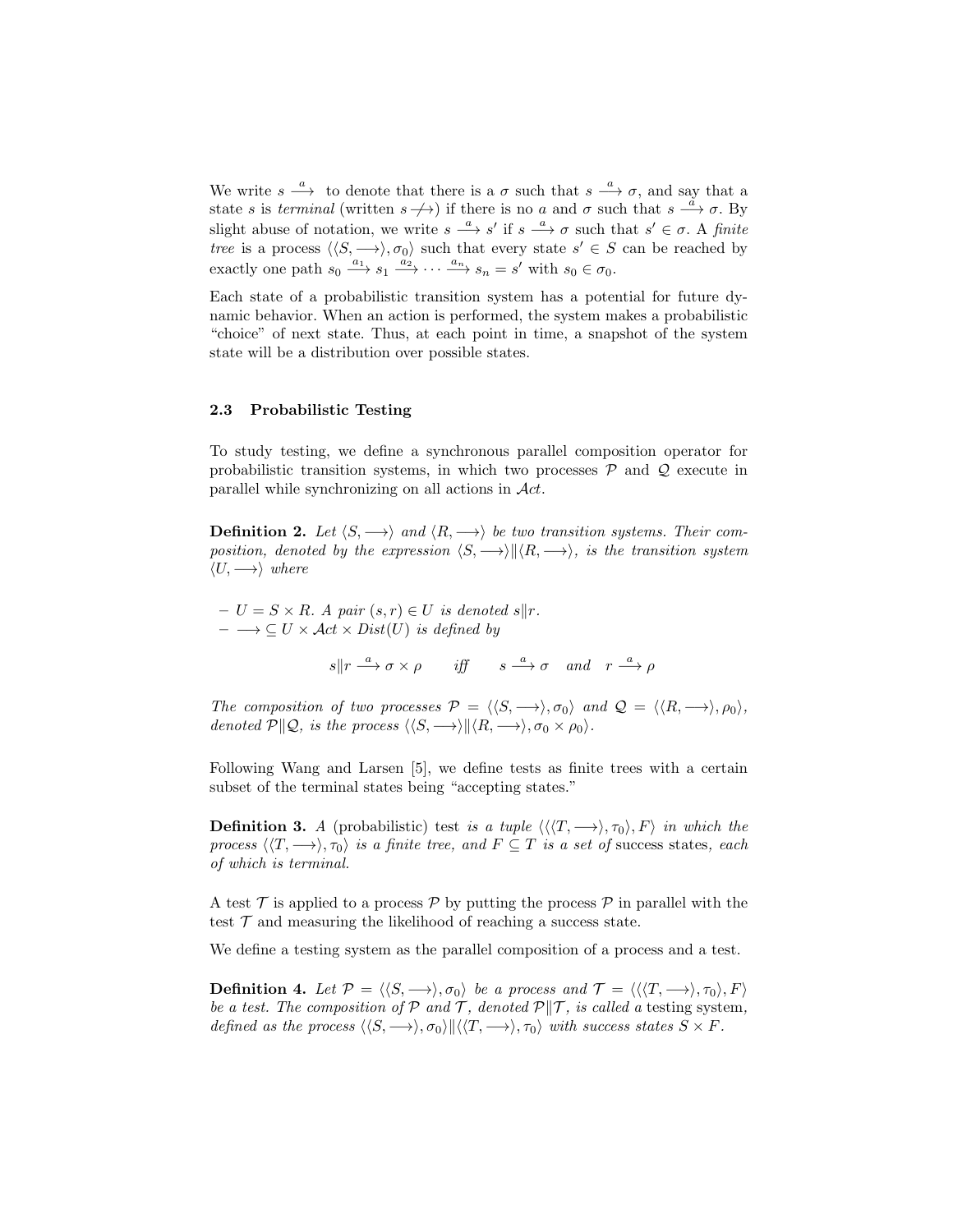Our intention is that a testing system defines a probability of reaching a success state. However, since from each state there may be several outgoing transitions, such a probability is not uniquely defined. We will be interested in the maximal probabilities of success. These can be defined inductively on the structure of the testing system.

**Definition 5.** Let  $\mathcal{P}||\mathcal{T}$  be a testing system, with a process  $\mathcal{P} = \langle \langle S, \longrightarrow \rangle, \sigma_0 \rangle$ and test  $\mathcal{T} = \langle \langle T, \longrightarrow \rangle, \tau_0 \rangle, F \rangle$ . For each state s||t of P||T we define its maximal probability of sucess, denoted  $t[s]$  inductively by

– If s||t is terminal, then  $t[s] = 1$  if t is a success state, else  $t[s] = 0$ . – If  $s\|t$  is not terminal, then

$$
t[s] = \max_{s \parallel t} \max_{\alpha \to \alpha} \left( \sum_{s' \parallel t'} (\sigma \times \tau)(s' \parallel t') * t' \lceil s' \rceil \right)
$$

For a distribution  $\sigma$  on S and a distribution  $\tau$  on T, we define

$$
\tau[\sigma] = \sum_{s \parallel t} (\sigma \times \tau)(s \parallel t) * t\lceil s \rceil
$$

We define  $\mathcal{T}[\mathcal{P}] = \sigma_0[\tau_0].$ 

We note that, using the definition of  $\tau[\sigma]$ , we simplify the definition of  $t[s]$  to

$$
t[s] = \max_{s \mid \mid t \stackrel{a}{\longrightarrow} \sigma \times \tau} \tau[\sigma]
$$

We now define a may-preorder of testing, which abstracts from the set of possible expected outcomes when testing a process  $P$  by a test  $T$ : may-testing considers the highest possible expected outcome of  $\mathcal{P} \| \mathcal{T}$ .

**Definition 6.** Given two processes  $P$  and  $Q$ , define

$$
\mathcal{P} \sqsubseteq_t \mathcal{Q} \qquad \text{iff} \qquad \forall \mathcal{T} : \mathcal{T}[\mathcal{P}] \leq \mathcal{T}[\mathcal{Q}]
$$

The intention behind the definition of  $\subseteq_t$  is that intuitively,  $\mathcal{P} \subseteq_t \mathcal{Q}$  should mean that  $P$  refines  $Q$  with respect to "safety properties." The motivation is the following. We can regard the success states of a test as states defining when the tester has observed some "bad" or "unacceptable" behavior. A process then refines another one if it has a smaller potential for "bad behavior" with respect to any test. In the definition of  $P \sqsubseteq_t Q$ , this means that the maximal probability of observing bad behavior of  $P$  should not exceed the maximal probability of observing bad behavior of Q.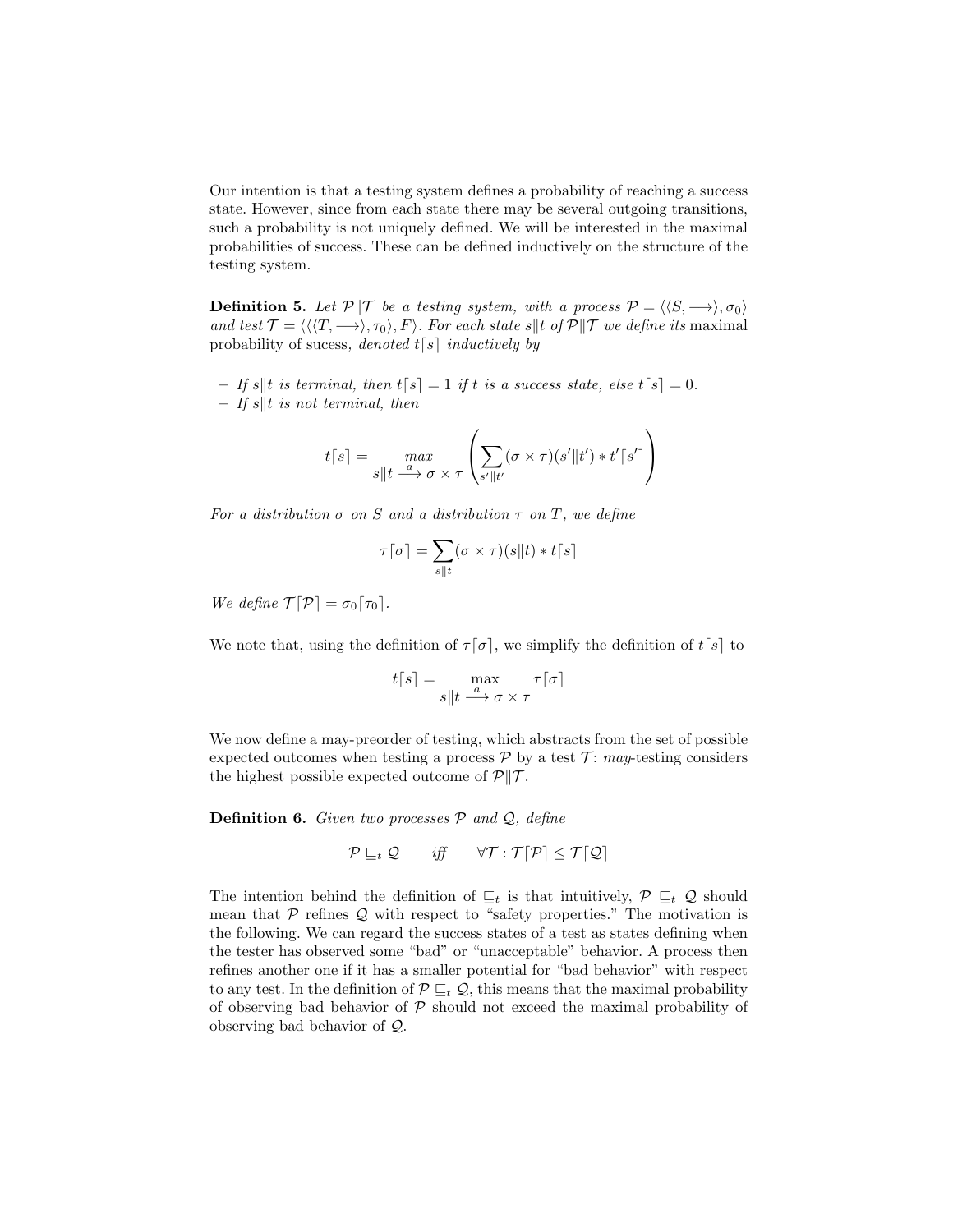Example 7. Consider the following processes  $P$  and  $Q$ . The dashed arrows show the initial distribution of the processes, the straight arrows the (deterministic) transitions of the processes.



The probability that  $P$  may pass a test is always less or equal to the probability Q may pass the same test; therefore  $P \sqsubseteq_t Q$ . To see this, consider the subsystems  $A_1, A_2, A_3$ :



Clearly, for any test  $\mathcal T$  it is the case that  $\mathcal T[\mathcal A_1] \leq \mathcal T[\mathcal A_3]$  and  $\mathcal T[\mathcal A_2] \leq \mathcal T[\mathcal A_3]$ . This implies that

$$
\mathcal{T}[\mathcal{P}] = 0.3 \cdot \mathcal{T}[\mathcal{A}_1] + 0.7 \cdot \mathcal{T}[\mathcal{A}_2] \leq 0.2 \cdot \mathcal{T}[\mathcal{A}_1] + 0.8 \cdot \mathcal{T}[\mathcal{A}_3] = \mathcal{T}[\mathcal{Q}].
$$

# 3 Characterization of Simulation by Probabilistic Testing

In the following, we restrict our attention to non-probabilistic processes, but consider the analysis of such processes with the help of probabilistic tests. We call a process  $\langle \langle S, \longrightarrow \rangle, \sigma_0 \rangle$  non-probabilistic if  $\sigma_0$  is a deterministic distribution, and if, likewise,  $\sigma$  is deterministic for every  $\langle s, a, \sigma \rangle \in \longrightarrow$ . The main result of this section is the relationship between the may-preorder for non-probabilistic processes, established through execution of probabilistic tests, and the classical notion of simulation [4]:

**Definition 8 (Simulation).** Let  $\langle S, \longrightarrow \rangle$  and  $\langle R, \longrightarrow \rangle$  be two non-probabilistic transition systems. A simulation relation between  $\langle S, \longrightarrow \rangle$  and  $\langle R, \longrightarrow \rangle$  is a binary relation  $W \subseteq S \times R$  such that, whenever  $(s,r) \in W$  and  $s \stackrel{\sim}{\longrightarrow} s'$ , there is a state  $r' \in R$  with  $r \stackrel{a}{\longrightarrow} r'$  and  $(s', r') \in W$ . We say that a process  $\langle \langle S, \longrightarrow \rangle, s_0 \rangle$ simulates a process  $\langle R, \longrightarrow \rangle, r_0 \rangle$ , denoted by  $\langle S, \longrightarrow \rangle, s_0 \rangle \triangleleft \langle R, \longrightarrow \rangle, r_0 \rangle$ , if there is a simulation relation W between  $\langle S, \longrightarrow \rangle$  and  $\langle R, \longrightarrow \rangle$  with  $(s_0, r_0) \in W$ .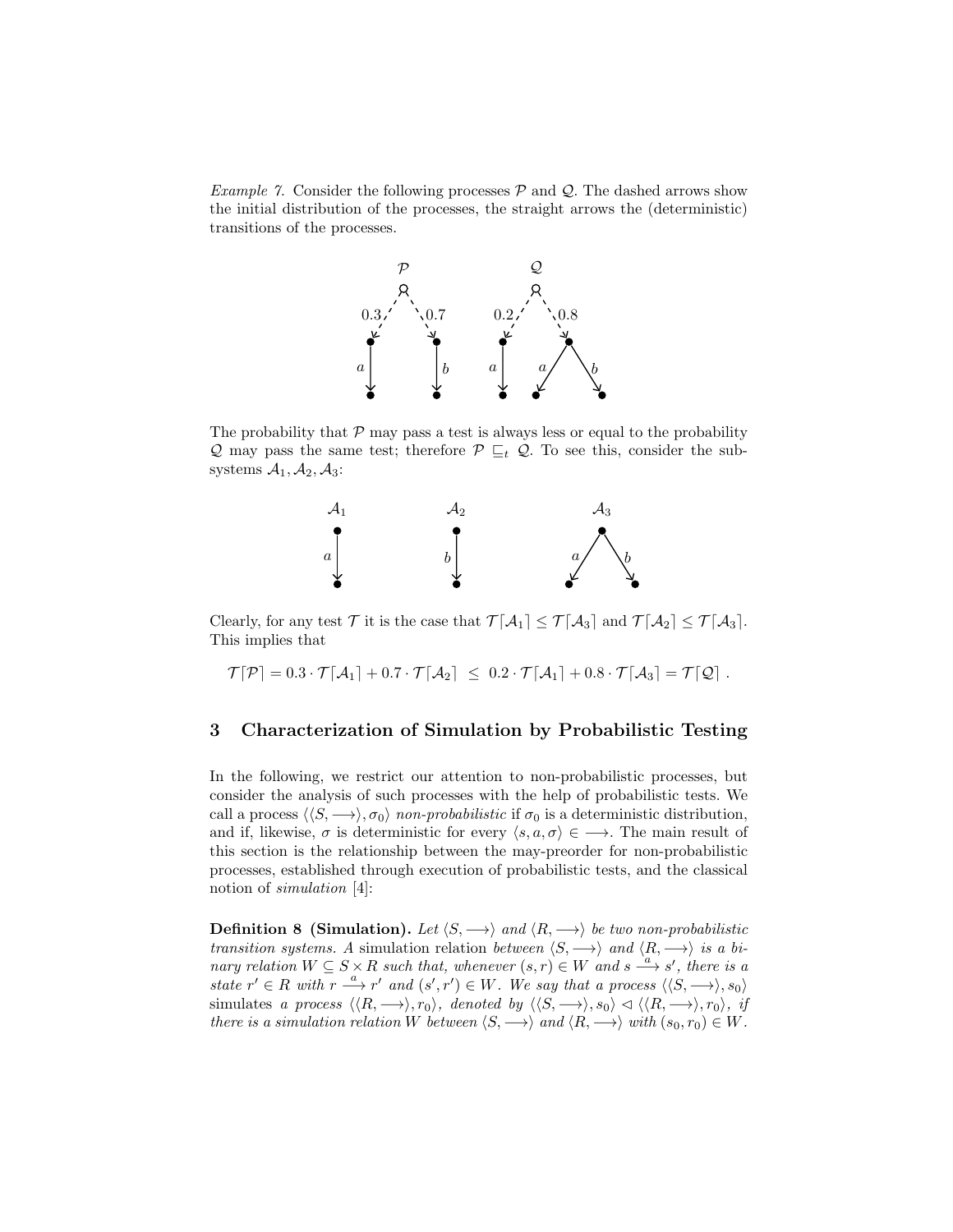**Lemma 9.** The relation  $s \triangleleft r \equiv \langle \langle S, \longrightarrow \rangle, s \rangle \langle \langle R, \longrightarrow \rangle, r \rangle$  is the greatest simulation relation between the non-probabilistic transition systems  $\langle S, \longrightarrow \rangle$  and  $\langle R, \longrightarrow \rangle$ .

The simulation preorder is instrumental in various contexts, in particular (as discussed in the later sections of this paper) for checking the conformance of systems with behavioural specifications.

We are now able to give the main theorem of this section (and the paper), relating the may-preorder of testing with the classical simulation preorder. The result shows that the simulation preorder of non-probabilistic processes can be tested in a probabilistic setting, by considering tests possibly containing probabilistic choices.

**Theorem 10 (Testability of simulation).** Suppose  $P$ ,  $Q$  are non-probabilistic processes. Then the following equivalence holds:

 $P \sqsubseteq_t Q$  iff  $P \lhd Q$ 

For proving this theorem, we first need a number of intermediate results. We can first observe that every testing system gives rise to a finite set of resolutions, in which every state has an out-degree of at most one:

## 3.1 Linear Resolutions of Processes

**Definition 11 (Linearity).** A finite tree  $\langle \langle S, \longrightarrow \rangle, \sigma_0 \rangle$  is called linear if  $\sigma_0 =$  $s_0$  is deterministic and every state has at most one outgoing transition:

for each  $s \in S: s \stackrel{a}{\longrightarrow} \sigma$  and  $s \stackrel{a'}{\longrightarrow} \sigma'$  imply  $a = a'$  and  $\sigma = \sigma'$ .

A linear resolution of a finite tree  $\mathcal{P} = \langle \langle S, \longrightarrow \rangle, \sigma_0 \rangle$  is a maximum linear subtree  $\langle \langle S', \longrightarrow \rangle, \sigma_0 \rangle$  of P, i.e., a linear tree consisting of maximum subsets of states  $S' \subseteq S$  and transitions  $\longrightarrow' \subseteq \longrightarrow$  of P. The set of resolutions of a tree P is denoted by  $Res(\mathcal{P})$ .

The notion of linear resolutions naturally extends to finite acyclic processes, i.e., to processes in which the length of paths  $s_0 \xrightarrow{a_1} s_1 \xrightarrow{a_2} \cdots \xrightarrow{a_n} s_n$  is bounded. Note that, by definition of a tree, the resolution  $\langle \langle S', \longrightarrow' \rangle, \sigma_0 \rangle$  is closed under transitions:  $Supp(\sigma_0) \subseteq S'$  and  $Supp(\sigma) \subseteq S$  for each  $\langle s, a, \sigma \rangle \in \longrightarrow'$ . Maximality implies that a resolution does not have more terminal states than the original tree, i.e.,  $s \rightarrow'$  implies  $s \rightarrow$  for any  $s \in S'$ .

Intuitively, if a state of a process has two outgoing transitions  $s \stackrel{a}{\longrightarrow} \sigma$  and  $s \stackrel{a'}{\longrightarrow} \sigma'$ , any linear resolution of the process will contain at most one of the transitions, and remove the other one; if  $s$  is a state that is kept in the resolution, exactly one of the transitions will be kept. In the case of a finite non-probabilistic tree, resolutions correspond to maximum paths starting in the root of the tree.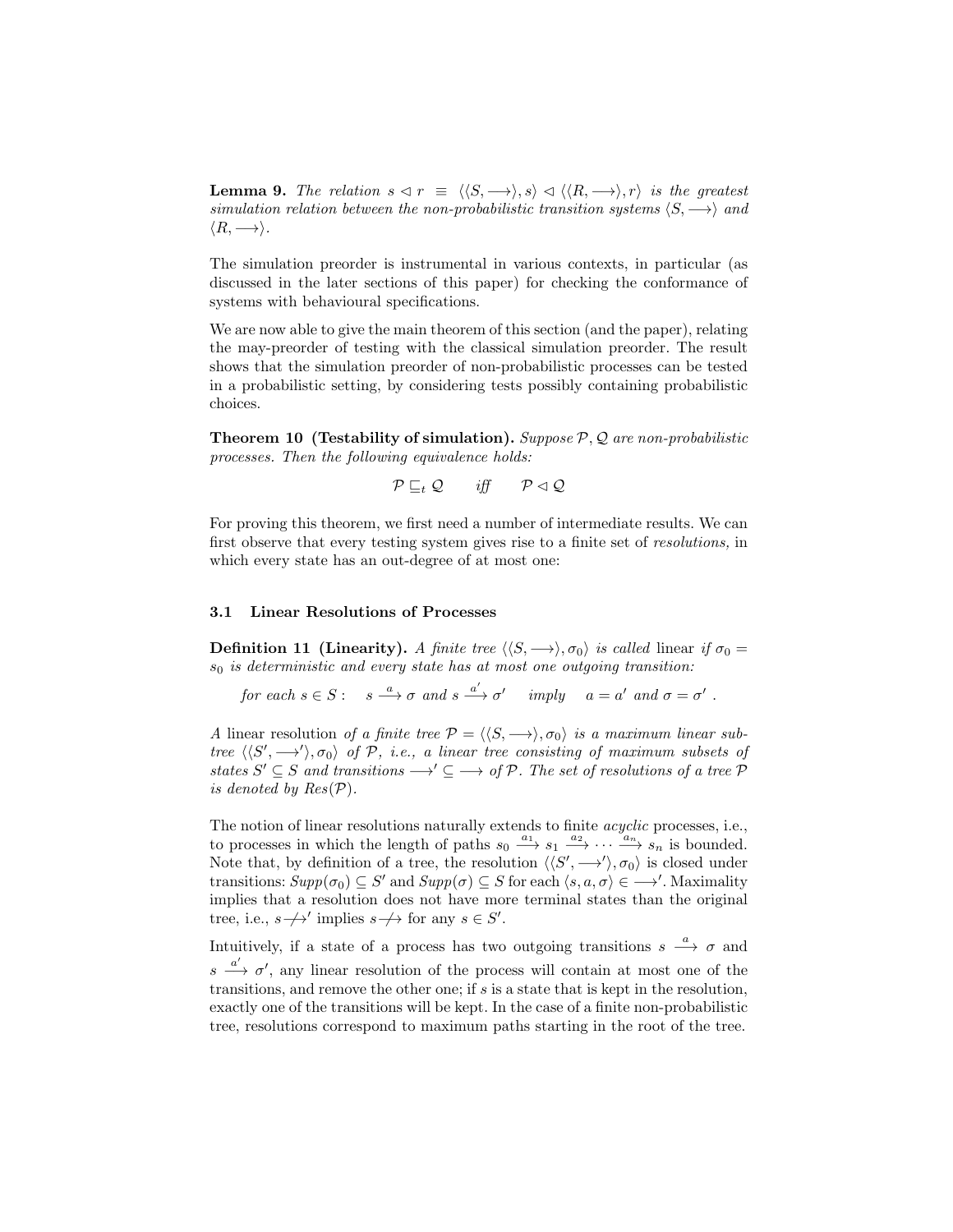Example 12. The following diagrams illustrates a linear resolution of a finite tree  $\mathcal T$ . The resolution is drawn bold:



Note that probabilistic choices are kept in a resolution, so that linear resolutions do not necessarily form simple chains of transitions.

The notion of a resolution leads to a more explicit characterisation of the maximum success probability of running a test:

**Lemma 13.** Let  $\mathcal{P}||\mathcal{T}$  be a testing system, composed of process  $\mathcal{P} = \langle\langle S, \longrightarrow \rangle, \sigma_0\rangle$ and the test  $\mathcal{T} = \langle \langle T, \longrightarrow \rangle, \tau_0 \rangle, F \rangle$ . Then

$$
\mathcal{T}[\mathcal{P}] = \max_{R \in Res(\mathcal{P} \| \mathcal{T})} P(R)
$$

where the success probability  $P(R) = P_R(\sigma_0 \times \tau_0)$  of a test system resolution  $R \in$  $Res(\mathcal{P}||\mathcal{T})$  is recursively defined by:

$$
P_R(\sigma \times \tau) = \sum_{s \parallel t} (\sigma \times \tau)(s \parallel t) * P_R(s \parallel t)
$$
  
\n
$$
P_R(s \parallel t) = \begin{cases} 1 & \text{if } t \in F \text{ is a success state} \\ 0 & \text{if } s \parallel t \to s \text{ a terminal state with } t \notin F \\ P_R(\sigma \times \tau) & \text{if } s \parallel t \stackrel{a}{\longrightarrow} \sigma \times \tau \text{ (in the resolution R)} \end{cases}
$$

#### 3.2 Necessary and Sufficient Conditions for the May-Preorder

It is unnecessary to consider the set of all tests for checking the may-preorder; rather, we can give necessary and sufficient conditions for the preorder by checking whether tests are guaranteed to succeed or not. These criteria will be helpful in proving the main Theorem 10 of the section:

**Lemma 14.** For non-probabilistic processes  $P, Q$ :

$$
\mathcal{P} \sqsubseteq_t \mathcal{Q} \qquad \text{iff} \qquad \forall \mathcal{T} : (\mathcal{T}[\mathcal{P}] = 1 \Longrightarrow \mathcal{T}[\mathcal{Q}] = 1)
$$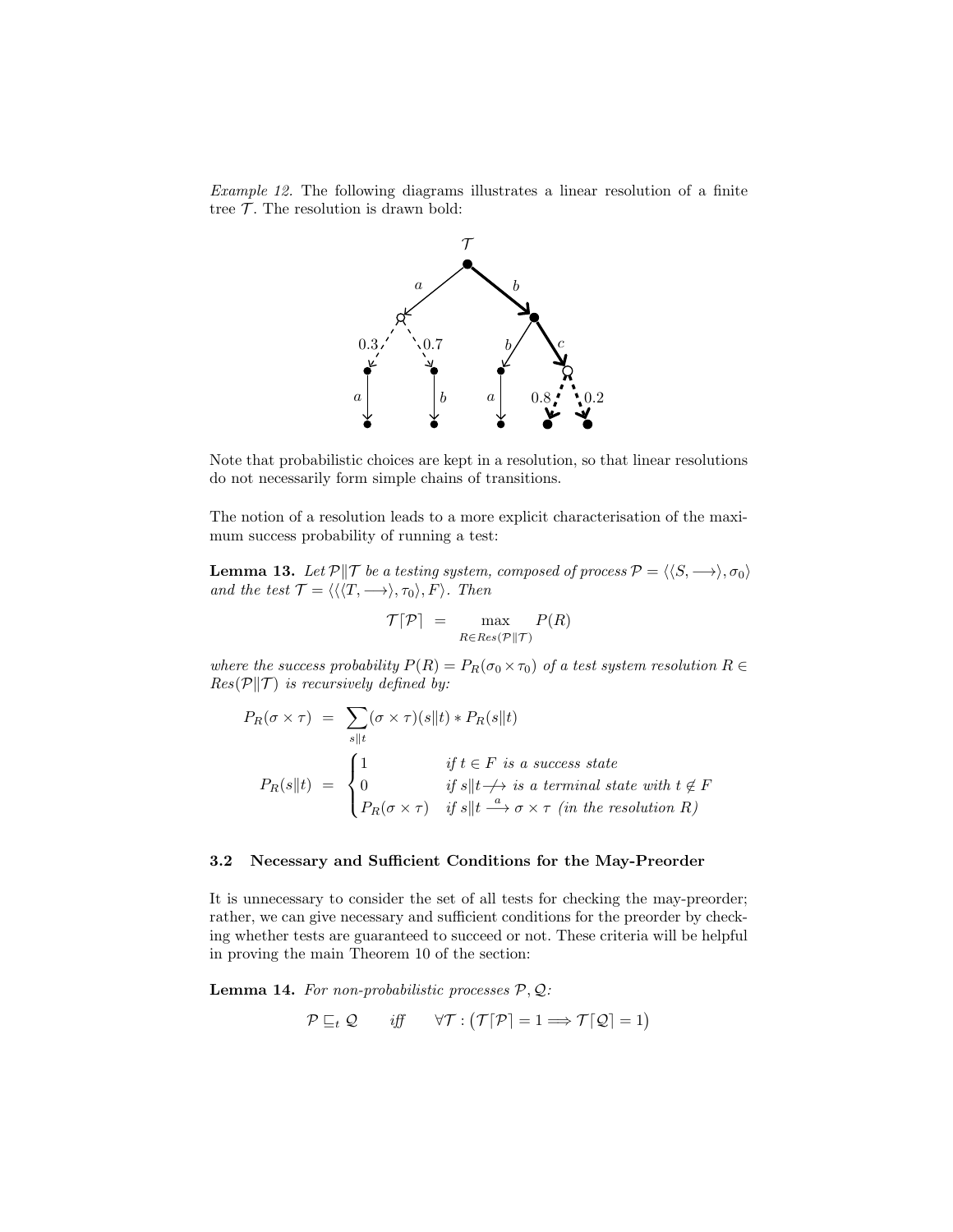*Proof.* " $\implies$ " By definition,  $P \subseteq_t Q$  means  $\forall T : T[\mathcal{P}] \leq T[\mathcal{Q}]$ , which implies the right-hand side of the equivalence.

"  $\Longleftarrow$ " Proving by contradiction, we assume  $\forall \mathcal{T} : (\mathcal{T}[\mathcal{P}] = 1 \implies \mathcal{T}[\mathcal{Q}] = 1),$ but P  $\mathcal{L}_t$  Q, the latter of which implies that there is a test  $\mathcal{T} = \langle \langle T, \longrightarrow \rangle, \tau_0 \rangle, F \rangle$ such that  $\mathcal{T}[\mathcal{P}] > \mathcal{T}[\mathcal{Q}]$ . According to Lem. 13, we can assume that  $\mathcal{T}[\mathcal{P}]$  is realised by the resolution  $R = \langle \langle S_R, \longrightarrow_R \rangle, \sigma_R \rangle \in Res(\mathcal{P} \| \mathcal{T})$ , which means that the success probability of R is  $P(R) = \mathcal{T}[\mathcal{P}].$ 

We define a new test  $\mathcal{T}' = \langle \langle T', \longrightarrow' \rangle, \tau_0 \rangle, F' \rangle$ , in such a way that  $\mathcal{T}'[\mathcal{P}] = 1$ :

- $-T' = \{t \in T \mid \exists s : s \mid t \in S_R\}$  is the set of test states reachable in R;
- $-\longrightarrow' = \{(t, a, \tau) \in \longrightarrow \mid \exists (s, a, \sigma) : (s \mid t, a, \sigma \times \tau) \in \longrightarrow_R \}$  is the reduct of  $\rightarrow$  to transitions in R;
- $-F' = \{t \in T' \mid \exists s : s \mid t \rightarrow R\}$  are those test states that occur as final states in R.

To see that  $\mathcal{T}'[\mathcal{P}] = 1$ , observe that R also is a resolution of  $\mathcal{P}||\mathcal{T}'$ ; all terminal states of this resolution are success states.

Due to the assumption that  $\forall \mathcal{T} : (\mathcal{T}[\mathcal{P}] = 1 \implies \mathcal{T}[\mathcal{Q}] = 1)$ , this implies  $\mathcal{T}'[\mathcal{Q}] = 1$ ; in other words, also  $\mathcal{Q} \| \mathcal{T}'$  has a resolution R' in which all terminal states are success states. This means, in particular, that all success states of  $\mathcal T$ reached in R are also reached in  $R'$ , because otherwise  $R'$  would contain paths not leading to success. But then also the test system  $\mathcal{Q}||\mathcal{T}$  has a resolution  $R''$ containing at least all success states reached in R, which implies  $P(R'') \geq P(R)$ and contradicts the assumption  $\mathcal{T}[\mathcal{P}] > \mathcal{T}[\mathcal{Q}].$ 

Similarly, it would be sufficient to consider tests with success probability 0 to characterise the may-preorder:

**Lemma 15.** For non-probabilistic processes  $P, Q$ :

 $\mathcal{P} \sqsubseteq_t \mathcal{Q}$  iff  $\forall \mathcal{T} : (\mathcal{T}[\mathcal{Q}]=0 \Longrightarrow \mathcal{T}[\mathcal{P}]=0)$ 

#### 3.3 The May-Preorder as Simulation

We prove the two directions of Theorem 10 separately. The more intricate proof concerns the observation that the may-preorder is a subset of the simulation preorder, which can be shown by induction over processes:

**Lemma 16.** If  $P = \langle \langle S, \longrightarrow \rangle, s_0 \rangle$  and  $Q = \langle \langle R, \longrightarrow \rangle, r_0 \rangle$  are non-probabilistic processes, then:

 $P \sqsubset_t Q$  implies  $P \lhd Q$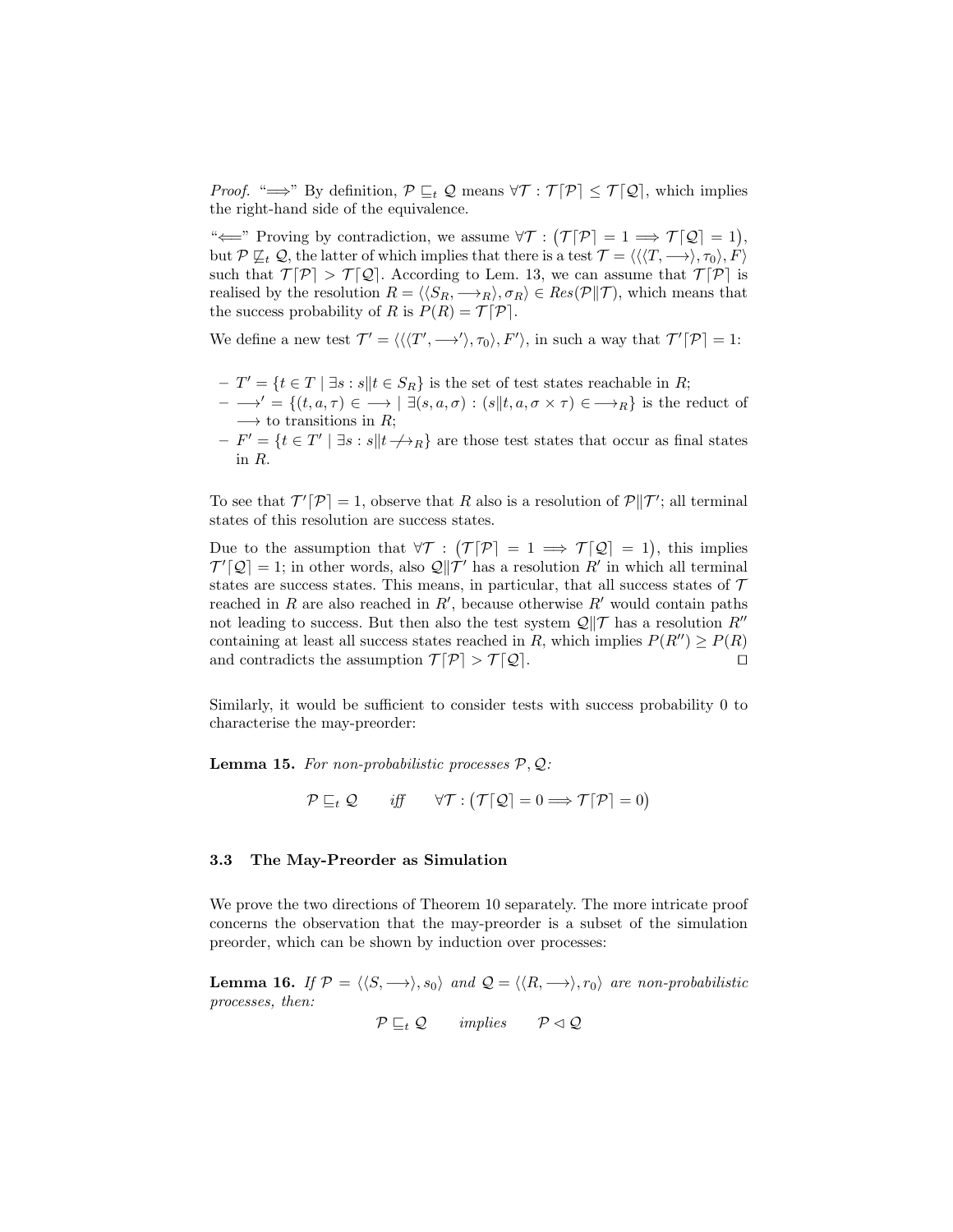*Proof.* We conduct a proof by contradiction, showing that  $P \ntriangleleft Q$  implies  $P \not\sqsubseteq_t P$ Q. Since  $\phi$  can be defined as a least fixed-point, we can prove the implication by means of induction over processes  $P, Q$  not in simulation relation.

Assume  $P \ntriangleleft Q$ . Since  $\triangleleft$  is the greatest simulation relation, this means that there is a transition  $s_0 \stackrel{a}{\longrightarrow} s'$ , but for all a-transitions  $r_0 \stackrel{a}{\longrightarrow} r_1, \ldots, r_0 \stackrel{a}{\longrightarrow} r_n$  of  $\mathcal Q$  we have  $\mathcal{P}' = \langle \langle S, \longrightarrow \rangle, s' \rangle \nless \langle \langle R, \longrightarrow \rangle, r_i \rangle = \mathcal{Q}_i$  (for  $i \in \{1, \dots, n\}$ ). Together with the induction hypothesis and Lem. 14, this implies that there are tests  $\mathcal{T}_1, \ldots, \mathcal{T}_n$ such that  $\mathcal{T}_i[\mathcal{P}'] = 1$ , but  $\mathcal{T}_i[\mathcal{Q}_i] < 1$  for all  $i \in \{1, ..., n\}$ .

We construct a new test  $\mathcal{T}$ , in such a way that  $\mathcal{T}[\mathcal{P}] = 1$ , but  $\mathcal{T}[\mathcal{Q}] < 1$ . By Lem. 14, this implies  $\mathcal{P} \not\sqsubseteq_t \mathcal{Q}$ .

We assume  $\mathcal{T}_i = \langle \langle T_i, \longrightarrow_i \rangle, \tau_i \rangle$ ,  $F_i \rangle$ , and, without loss of generality, that the sets  $(T_i)_{i=1}^n$  are pairwise disjoint. The test  $\mathcal{T} = \langle \langle T, \longrightarrow \rangle, t_0 \rangle, F \rangle$  is defined by:

 $-T = \{t_0\} \cup \bigcup_{i=1}^n T_i$ , where  $t_0$  is a fresh state not occurring in any of the sets  $T_i$ ;  $- \longrightarrow \equiv \{(t_0, a, \tau_a)\} \cup (\bigcup_{i=1}^n \longrightarrow_i),$  with  $\tau_a$  being the distribution

$$
\tau_a(t) = \begin{cases} \tau_i(t)/n & \text{if } t = t_i \\ 0 & \text{otherwise}; \end{cases}
$$

 $-F = \bigcup_{i=1}^{n} F_i.$ 

We then have  $\mathcal{T}[\mathcal{P}] = 1$ , since  $\mathcal{T}_i[\mathcal{P}'] = 1$  for all  $i \in \{1, ..., n\}$ :

$$
\mathcal{T}[\mathcal{P}] = t_0[s_0] = \max_{s_0 \parallel t_0 \stackrel{b}{\longrightarrow} \sigma \times \tau} \tau[\sigma]
$$
  

$$
\geq \tau_a[s'] = \sum_{i=1}^n \frac{\tau_i[s']}{n} = \sum_{i=1}^n \frac{\mathcal{T}_i[\mathcal{P}']}{n} = \sum_{i=1}^n \frac{1}{n} = 1
$$

Similarly, we can observe that  $\mathcal{T}[\mathcal{Q}] < 1$ :

$$
\mathcal{T}[\mathcal{Q}] = t_0[r_0] = \max_{r_0 \parallel t_0 \xrightarrow{b} \sigma \times \tau} \tau[\sigma]
$$

$$
= \max_{i \in \{1, ..., n\}} \tau_a[r_i] = \max_{i \in \{1, ..., n\}} \sum_{j=1}^n \frac{\tau_j[r_i]}{n} \stackrel{(*)}{\leq} 1
$$

At (\*), we make use of the fact that  $\tau_j\lceil r_i \rceil \leq 1$  for all  $i, j \in \{1, \ldots, n\}$ , but in particular  $\tau_i[r_i] = \mathcal{T}_i[\mathcal{Q}_i] < 1$  for  $i \in \{1, ..., n\}$ .

The proof for the other direction of Theorem 10 proceeds by induction over tests:

**Lemma 17.** If  $P = \langle \langle S, \longrightarrow \rangle, s_0 \rangle$  and  $Q = \langle \langle R, \longrightarrow \rangle, r_0 \rangle$  are non-probabilistic processes, then:  $\forall \mathcal{T} : (\mathcal{P} \triangleleft \mathcal{Q} \text{ implies } \mathcal{T}[\mathcal{P}] \leq \mathcal{T}[\mathcal{Q}])$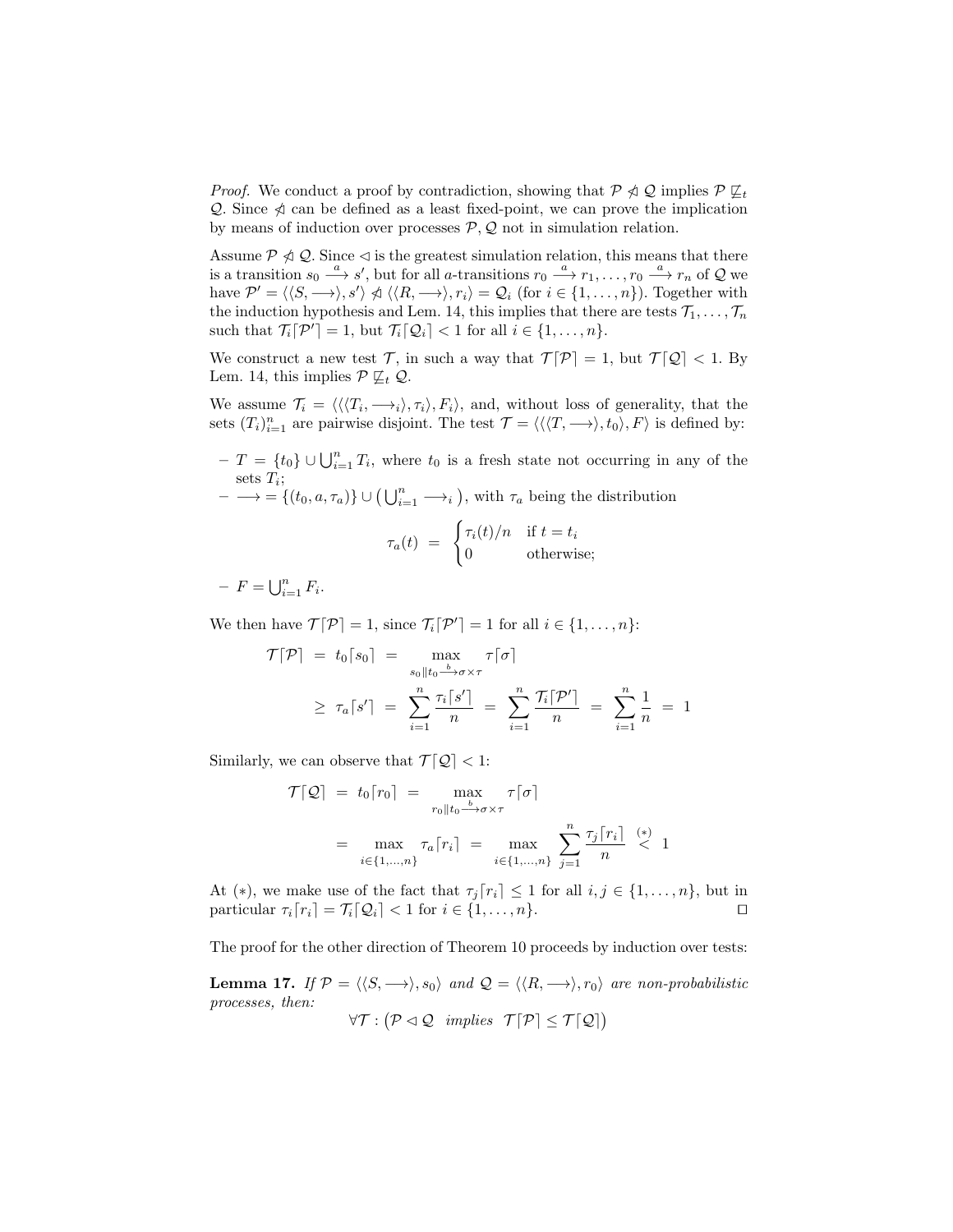*Proof.* We prove the lemma by induction over tests  $\mathcal{T} = \langle \langle \langle T, \longrightarrow \rangle, \tau_0 \rangle, F \rangle$ . Suppose  $t_i \stackrel{a_i}{\longrightarrow} \tau_i$  are all transitions outgoing from initial states  $t_i \in \tau_0$ , for  $i \in \{1, \ldots, n\}$ . For each  $t \in T \setminus Supp(\tau_0)$ , we can identify a sub-test  $\mathcal{T}_t$  of  $\mathcal{T}$  that has  $t$  as root.

Assuming  $\mathcal{P} \triangleleft \mathcal{Q}$ , the transitions outgoing from  $s_0$  are  $s_0 \stackrel{b_j}{\longrightarrow} s_j$  (for  $j \in$  $\{1,\ldots,m\}$ , and the transitions outgoing from  $r_0$  are  $r_0 \xrightarrow{c_l} r_l$  (for  $l \in \{1,\ldots,k\}$ ). Due to  $P \triangleleft Q$ , we know that for every  $j \in \{1, ..., m\}$  there is a  $l_j \in \{1, ..., k\}$ such that  $b_j = c_{l_j}$  and  $\langle\langle S, \longrightarrow \rangle, s_j \rangle \langle\langle R, \longrightarrow \rangle, r_{l_j} \rangle$ . By the induction hypothesis, it follows that  $t[s_j] \leq t[r_{l_j}]$  for all  $t \in T \setminus Supp(\tau_0)$ . From this we can derive  $\mathcal{T}[\mathcal{P}] \leq \mathcal{T}[\mathcal{Q}]:$ 

$$
\mathcal{T}[\mathcal{P}] = \tau_0[s_0] = \sum_{t_0} \tau_0(t_0) \times t_0[s_0] \stackrel{(*)}{\leq} \sum_{t_0} \tau_0(t_0) \times t_0[r_0] = \mathcal{T}[\mathcal{Q}]
$$

At (\*), we use the following sub-derivation, for a state  $t_0 \in \tau_0$ :

$$
t_0[s_0] = \max_{\substack{s_0 \parallel t_0 \xrightarrow{\alpha} \sigma \times \tau \\ \vdots \\ s_0 \parallel t_0 \xrightarrow{\alpha} \sigma \times \tau}} \tau[\sigma] = \max_{\substack{i,j \\ t_i = t_0 \\ a_i = b_j}} \tau_i(t) * t[s_j] = \max_{\substack{i,j \\ t_i = t_0 \\ \vdots \\ t_i = t_0 \\ t_i = t_0}} \tau_i(t) * t[s_j]
$$
  

$$
\leq \max_{\substack{i,j \\ t_i = t_0 \\ a_i = b_j}} \tau_i(t) * t[r_{l_j}] = \max_{\substack{i,j \\ t_i = t_0 \\ a_i = b_j}} \tau_i[r_{l_j}] \leq \max_{\substack{i,l \\ t_i = t_0 \\ a_i = c_l}} \tau_i[r_l] = t_0[r_0]
$$

This concludes the proof.  $\Box$ 

Lem. 16 and 17 together imply Theorem 10.

### 3.4 Linear Tests

Up to this point, we have considered tests as arbitrary finite trees that can, in particular, exhibit non-deterministic behaviour (transitions  $t \stackrel{a}{\longrightarrow} t_1$  and  $t \stackrel{a}{\longrightarrow} t_2$ ) or have states in which multiple actions are offered to the system under test (transitions  $t \xrightarrow{a_1} t_1$  and  $t \xrightarrow{a_2} t_2$ ). From the perspective of practical testing, both properties are somewhat unusual and can be difficult to implement. We show in this section that such a rich language of tests is in fact unnecessary, our main results (in particular Theorem 10) also hold if only linear tests (following Def. 11) are considered.

**Definition 18.** Given two processes  $P$  and  $Q$ , we define the linear may-preorder by:

 $\mathcal{P} \sqsubseteq_{t}^{l} \mathcal{Q}$  iff  $\forall \mathcal{T} : (\mathcal{T} \text{ is linear} \Longrightarrow \mathcal{T}[\mathcal{P}] \leq \mathcal{T}[\mathcal{Q}])$ 

**Lemma 19.** For non-probabilistic processes  $P$ ,  $Q$ , the linear may-preorder coincides with the may-preorder:

$$
\mathcal{P} \sqsubseteq_t \mathcal{Q} \qquad \text{iff} \qquad \mathcal{P} \sqsubseteq_t^l \mathcal{Q}
$$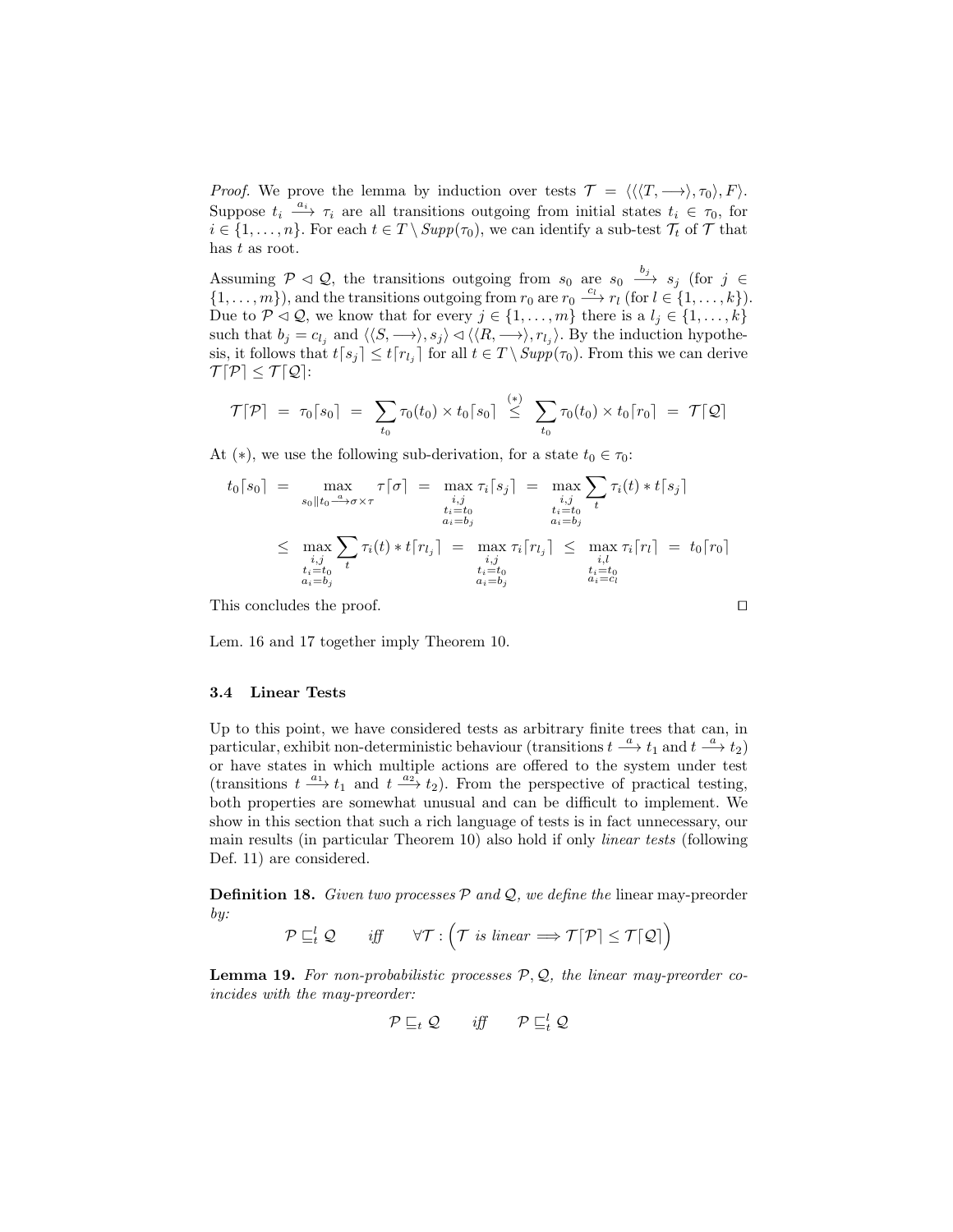*Proof.* " $\Longrightarrow$ " Holds since every linear test is a test.

"⇐=" There are different ways to prove the implication; importantly, it can be observed that the proof of Lem. 16 only requires linear tests to be constructed, from which the implication follows.

We give an independent proof by contradiction as well. Assume  $P \sqsubseteq_t^l Q$ , but  $\mathcal{P} \not\sqsubseteq_t \mathcal{Q}$ . By Lem. 14, this means that there is a test  $\mathcal{T}$  such that  $\mathcal{T}[\mathcal{P}] = 1$ , but  $\mathcal{T}[\mathcal{Q}] < 1$ . Since  $\mathcal{T}[\mathcal{P}] = 1$ , by Lem. 13 there is a resolution  $R \in Res(\mathcal{P}||\mathcal{T})$  with  $P(R) = 1$ . In the same way as in the proof of Lem. 14, it is possible to derive a new, linear test  $\mathcal{T}'$  from R with  $\mathcal{T}'[\mathcal{P}] = 1$ ; in fact,  $\mathcal{T}'$  is a linear resolution of  $\mathcal{T}$ .

From the assumption  $P \sqsubseteq_i^l Q$ , it follows that  $\mathcal{T}'[\mathcal{Q}] = 1$ . However,  $Res(\mathcal{Q}||\mathcal{T}') \subseteq$  $Res(\mathcal{Q}||\mathcal{T})$ , which (by Lem. 13) implies  $\mathcal{T}[\mathcal{Q}] = 1$ , contradicting the assumption  $P \not\sqsubseteq_t Q$ .

Using Lem. 19 and Theorem 10, we can derive a stronger form of our main theorem:

Theorem 20 (Linear testability of simulation). For non-probabilistic processes  $P, Q$ , the following equivalence holds:

> $\mathcal{P} \sqsubset_{\iota}^{l} \mathcal{Q}$ iff  $P \triangleleft Q$

# 4 Probabilistic Conformance Testing

Conformance testing is concerned with checking that a system (or a piece of software) behaves correctly with respect to a given specification or standard. Many well-known applications of testing, for instance the verification of partial functional properties, can be considered as a part of conformance testing. Since conformance can pertain to safety- and security-critical aspects, as well as to contractual commitments, it is of great practical importance when developing systems.

A common setup for conformance testing is that of black-box testing, which means that implementation details of the system under test (SUT) are not taken into account during the testing process. In this scenario, the SUT is executed for a finite (but large) set of concrete test inputs, observing the responses of the system, in order to answer (with high confidence) the question whether the SUT conforms with a given specification.

We discuss how probabilistic testing of simulation relations, developed in the last sections, can be used to formally capture this kind of testing. There are typically a number of sources of non-determinism that have to be considered:

– the SUT might appear to behave non-deterministically, due to internal mechanisms (like a scheduler) that are not visible to the environment;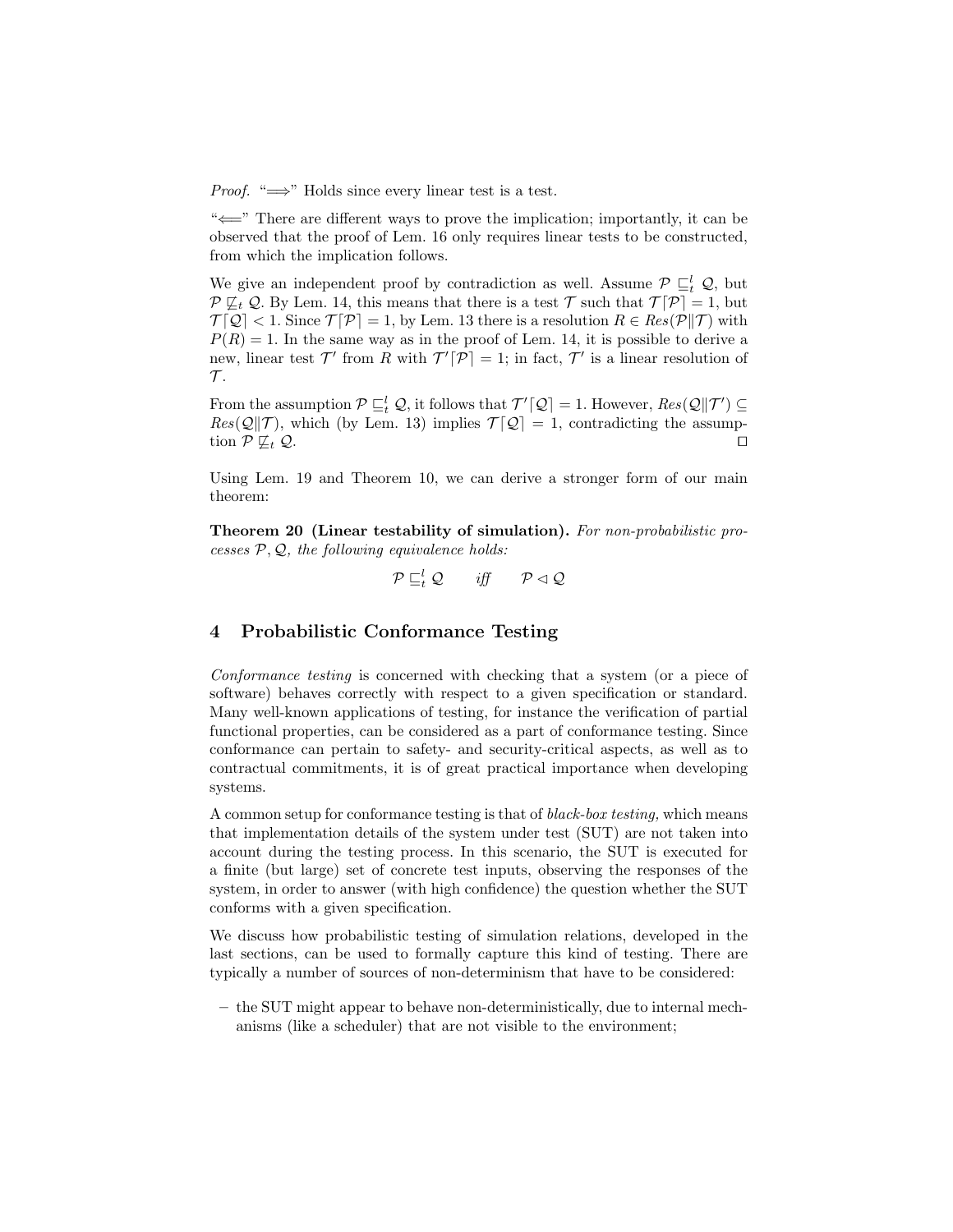- the specification can be non-deterministic, in order to describe a whole set of scenarios of system execution, and in order to allow some degree of freedom in the behavior of the SUT;
- the set of considered concrete tests can be generated randomly, according to some chosen distributions, and depending on the responses given by the SUT.

*Example 21.* We consider the following, simplistic model  $Q_1$  of a server communicating with its environment using the messages  $Msq$  (sent to the server) and Ack (sent by the server). We adopt a discrete model of time and assume the presence of a further action Tick, expressing that one unit of time has passed. In the initial state  $\mathcal{Q}_1$ , the server is expected to remain silent until it has received Msg; then, after at most two Ticks, the server is supposed to respond with an Ack, returning to the state  $\mathcal{Q}_1$ :



As a specification of an actual implementation  $P$  of such a server, it could be required that P simulates the model  $\mathcal{Q}_1$ , i.e.,  $\mathcal{P} \triangleleft \mathcal{Q}_1$ . Note that this kind of specification is able to capture very intricate behavioral properties related to the branching structure of a system. For instance, the model  $\mathcal{Q}_2$  mostly coincides with  $\mathcal{Q}_1$ , but is stronger since it requires the server to decide about the delay before sending Ack at an earlier point  $(Q_2 \triangleleft Q_1, \text{ but } Q_1 \ntriangleleft Q_2)$ . Also, note that we disregard probabilistic aspects both of the implementation and the specification; while either might behave non-deterministically, we do not specify or check the distribution of behavior.  $\Box$ 

#### 4.1 Random Testing of Simulation Relations

A methodology for testing whether a SUT simulates a process (given as specification) can be as follows:

1. A number of linear, non-probabilistic tests is generated, and for each of the tests it is checked whether the SUT  $\mathcal P$  passes the test (considering the unique terminal state of the test as success state). This yields a multiset  $O \subseteq$  $\mathcal{A}ct^*\times\mathbb{B}$ , recording both the sequences of input/output actions, and the test